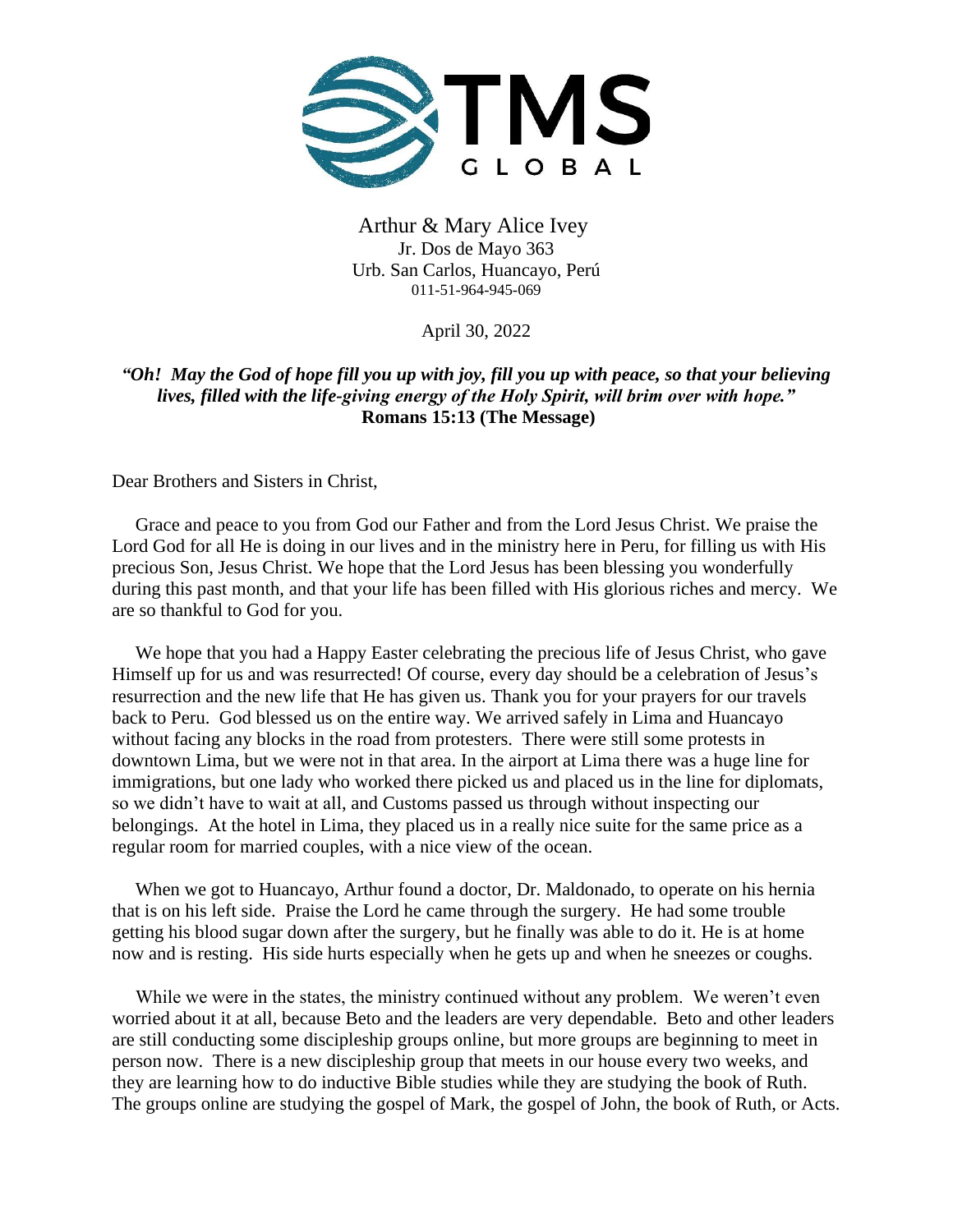Beto continues to put audios of the discipleship groups and devotions online, that can be found on Spotify and Anchor. About 80 people have been praying for the prayer requests that people have submitted to Beto.

 God is continuing to do amazing things in the lives of the Peruvians. Sandra Moran now leads the church in La Merced after the death of her husband, Valentino, from Covid. Even though it has been very difficult for their family, they have experienced Jesus Christ as their good shepherd personally and in the life of their church. God has especially manifested Himself in the life of Jazmin, Sandra's daughter, who is attending the university now. God has been a loving father, a protector, and provider for her during this time, and her faith, love, and confidence in the Lord continues to grow.



Some of the youth from the church in La Merced.

 In the church that meets in La Merced, each Sunday new people come, and some of them accept Jesus. Also, Saturdays the church has meetings just for the youth. In February they had a youth retreat in which God touched the hearts of many of the youth. Sandra would appreciate it if you would pray for them, because many of them have complicated lives, but we all know that nothing is impossible for God. There are new believers coming to the church regularly. Some of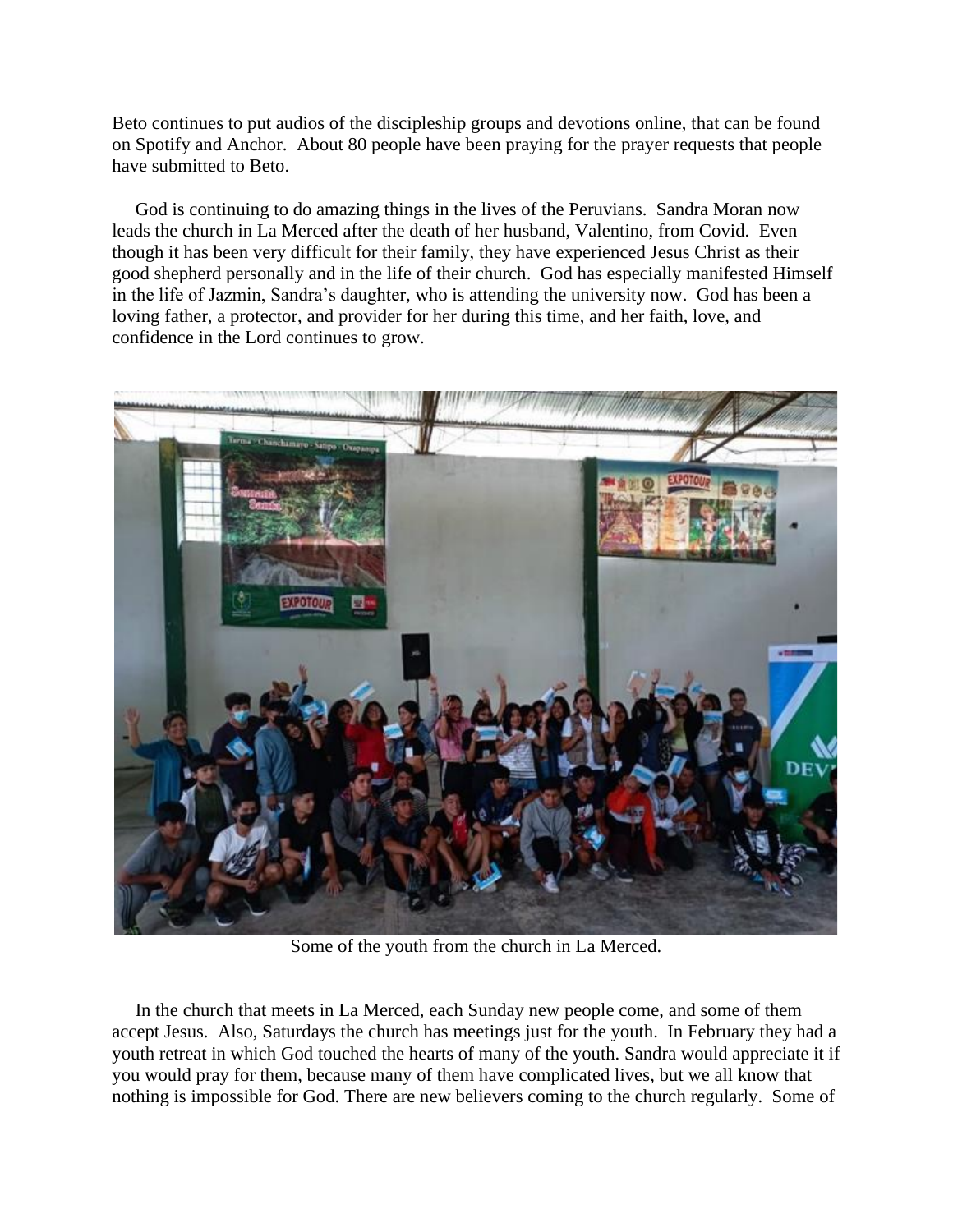them are owners of coffee businesses, and each week these owners have the opportunity to share devotions with their workers. What God is doing there is giving Sandra and her family much joy.

 Rosario, who took over the discipleship in San Lorenzo after her parent's death from Covid is doing well. She is growing tremendously in her faith and leadership abilities. The discipleship groups in San Lorenzo and seven other associated churches is growing along with her.



Beto with Rosario in San Lorenzo.

 The work on the farm continues to be successful with the leadership of Beto and Lúcio. In April, this year's coffee harvest began. It should last through June. Lúcio has hired twenty workers to help him with the harvest. In San Martin de Pangoa, the market price for a kilogram of coffee is currently twelve soles, and there is a good possibility it will go up before the end of the harvest season.



Lúcio, Marita and Jorge pulping freshly harvested coffee. Click link to view video: <https://www.youtube.com/shorts/9Vh3TiIUbKg>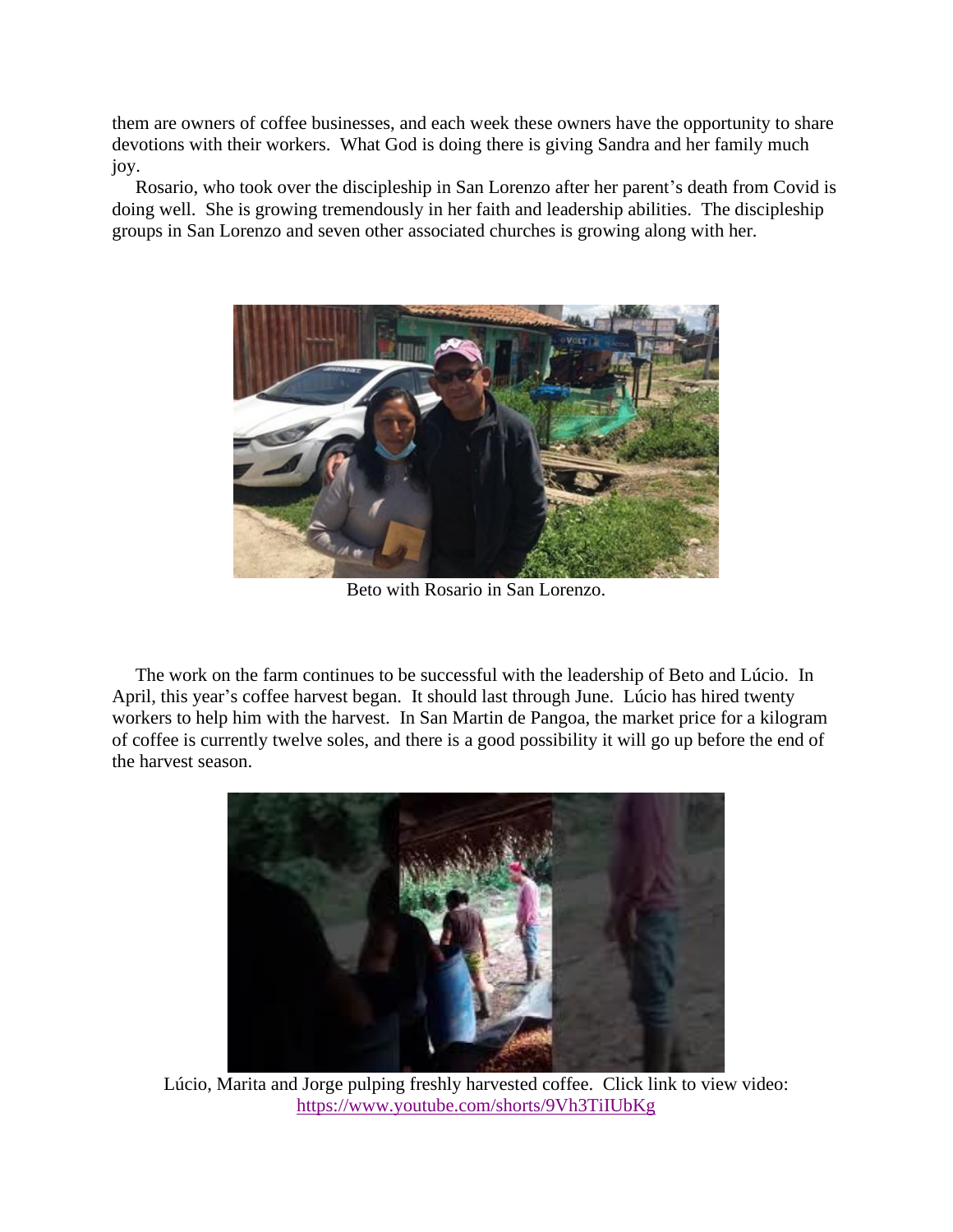The farm team continued the maintenance and preparation for the upcoming cacao harvest by cutting back all the undergrowth around the cacao. Last year's fumigation of the plants against fungus appears to have been successful, as the farm team is preparing for what appears to be a good cacao harvest. The team has also been cutting back undergrowth around the banana plants to keep them healthy.

## **Prayer Requests and Praises for May**

1. Please pray for David Vargas, who is one of the Peruvian leaders. He married Yulii, a young lady from Ukraine, several years ago and was living and ministering in Ukraine. Recently they returned to Peru to visit David's parents so they could get to know their granddaughters. Their two daughters are Franchesca and Kate. Yulii's mother and sister also traveled with them. They are now unable to travel back to Ukraine because of the war, and they are staying in Lima. Please pray that God will provide all their needs during this time and that they will be able to go back to Ukraine in God's timing. Praise God that Yulii is expecting another baby in December!

2. Please pray for a quick recovery from hernia surgery for Arthur and that he will find a good doctor for his knee.

3. Please pray that God will give strength to Lúcio, Marcos, Jorge, and Manuel as they continue to work on the farm taking care of the cacao, coffee, and bananas, and for Beto who oversees and manages the entire endeavor.

4. Please pray for God's wisdom and discernment for Rosario, who is leading the discipleship groups at San Lorenzo Church and at seven other church plants.

5. Please pray that the Holy Spirit will fill all our discipleship group leaders and children's leaders and that God will bear much fruit through them.

 Please be in prayer for each one of our workers and for each one of the ministries and projects, the discipleship ministry, the evangelism and church planting ministry, the prayer ministry, and the work to self-sustain these ministries. Please pray for the leaders of the churches in Peru, and for their spiritual protection and growth in the Lord Jesus. Also be in prayer for Martin and Tracy Reeves, Tim and Jennifer Goshorn, and their families. All are missionaries with TMS Global that currently work in Peru. Please pray for our safety as we travel, and that we will boldly speak God's Word wherever we go.

We pray that Jesus will continue to give you hope to live each day for Him, and we also pray that God is drawing you closer and closer to Him every day. God bless you. We love you.

Yours in Christ,

atten and Mary alice

Arthur and Mary Alice Ivey TMS Global Missionaries to Peru